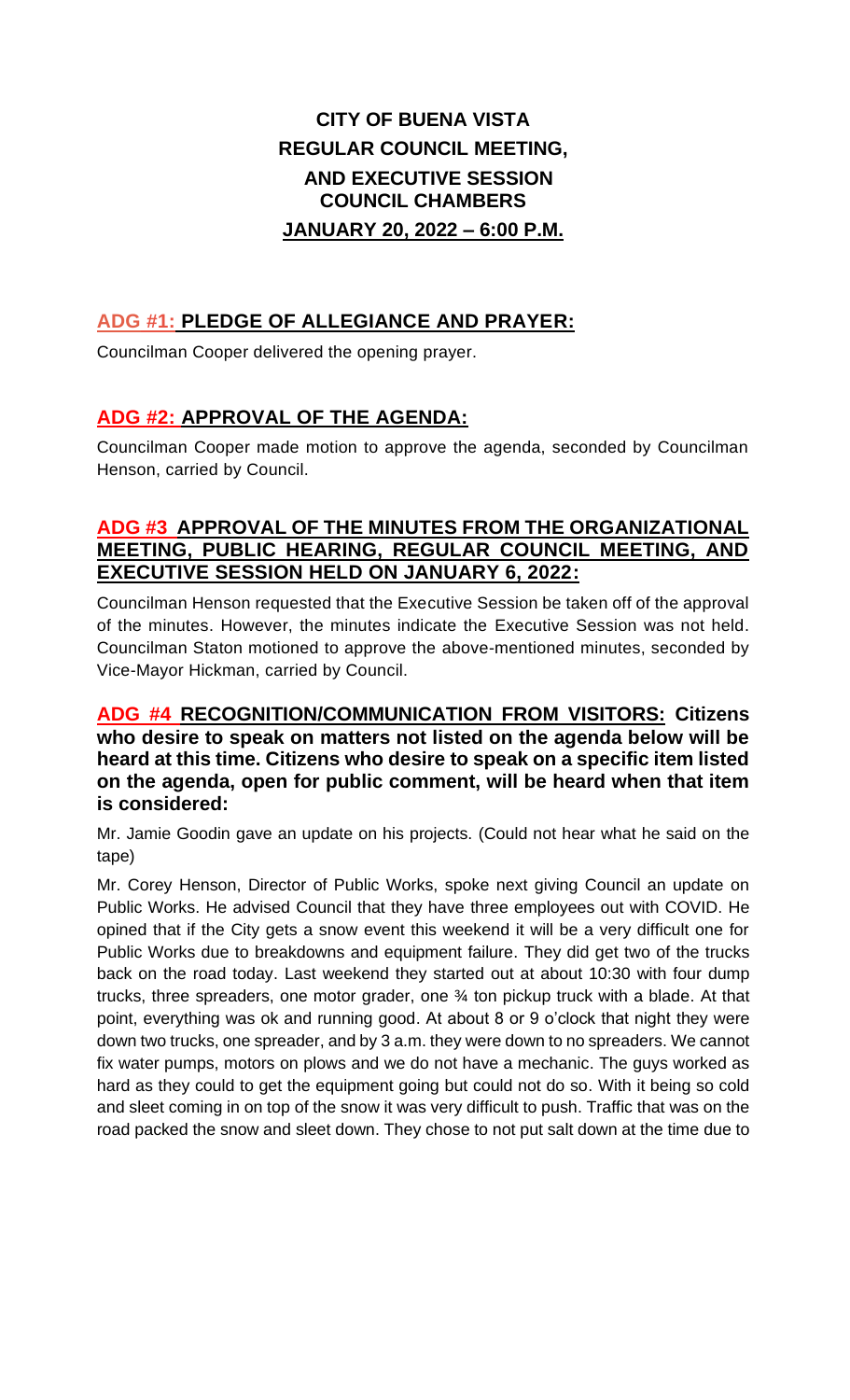the low temperatures. The salt will not work when the temperature is below a certain degree. When the sun did come out, they had one spreader going and they started to put salt down. They got a second one up and going after they unhooked the plow from it. Yesterday and today really made a big difference. The guys worked over this afternoon trying to get the intersections pushed back. Mr. Henson said there are still some intersections that will give them problems after they freeze over tonight, and the guys will be on them first thing tomorrow morning. They are working with equipment that some are 23 to 25 years old, and some is 30 years old. The equipment takes a beating. They finally had to take the motor grader off the road. About half of the repairs, we made on potholes this summer were destroyed by this storm. Their main concern is to keep Route 501 and Route 60 open. We were receiving an inch to two inches per hour and then it turned to sleet. They had to stop about every 5 minutes and get out to beat the ice off of their windshield wipers. He opined the employees did the best they could do with what they had to work with. Mr. Henson said they had plenty of salt, plenty of people until the equipment broke down. He opined we should look to hire a mechanic to be on site at all times. He is looking at pricing on dump trucks that do not require CDL drivers. He did find two new trucks today. One is a 2022 and the other is 2021.

Mr. Tyree advised that he has requested that Mr. Henson give him a list of all of the equipment that is needed in Public Works so we can look at replacing those in the next year with maybe some ARP funds.

Mr. Henson said we do have two new trucks. The one-ton truck is sitting in Roanoke right now. We do not know why. He has two new plows coming for the two new F250 crew cabs we have. One truck is already here and the other one will be here next week. Mr. Henson said that right now he can put all four big dump trucks back on the road and he has three spreaders.

Councilman Webb wanted to know if we had ever considered putting a plow on the garbage truck.

Mr. Henson advised that he really had not entertained the idea. He said they may have considered it in the past.

Councilman Henson stated that our garbage trucks operate in the alley and not on the streets. He wanted to know what the newest 2- ton dump truck that Public Works has.

Mr. Henson said we have a 2002 2- ton dump truck. Most of the trouble with the trucks is the wiring because of the way they were hacked into to hook the blades up and the lights. He said if we had an in-house mechanic, we could do some of the repairs ourselves.

Councilman Coffey wanted to know where we go now to get the necessary parts for repair.

Mr. Henson said we normally go to Lee Hi or NAPA.

Councilman Coffey wanted to know if Mr. Henson has gotten the price on one of the hydraulic hose machines.

Mr. Henson said he has not priced the machine.

Councilman Coffey wanted to know if we could repair those cylinders if we had our own mechanic.

Mr. Henson said we could repair them if we had our own mechanic.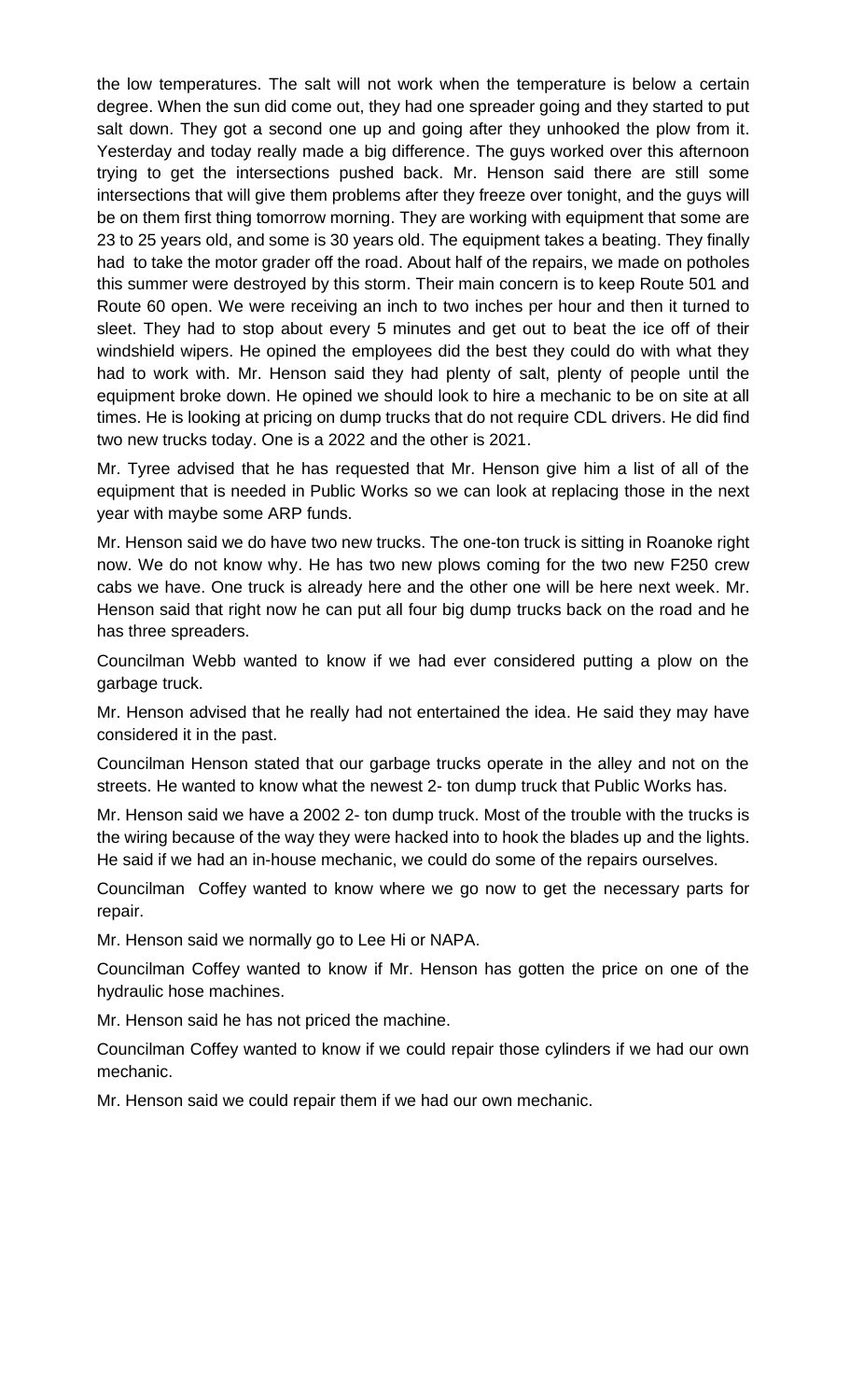Councilman Coffey opined that if we had a mechanic on site, it would save us a lot of money. He said that if we would have an in-house mechanic, it would be worth the money.

Mr. Henson said we have an on- call mechanic at this time.

Mayor Fitzgerald asked Mr. Henson how long it would take him to get the report of the needs of Public Works.

Mr. Henson said he could have the report ready by the next Council meeting. He thanked Council for their help and support.

Mr. Tyree asked Mr. Henson to give Council a report on the high school pump.

Mr. Henson opined they should use the pump that he already ordered due to the piping issues. We would have to redo the incoming pipe to the pump station. That will give us about 150 gallons per minute with one pump. With two pumps, it would give over two hundred gallons per minute. If we go with the larger upgrade as discussed yesterday it will require changing the pipe and only one pump can run at a time. This is due to the size of the piping coming out on the suction side. Mr. Henson said the pump he ordered should be here in 2 to 3 weeks and will cost about \$34,000.00 to do both pumps.

Councilman Coffey wanted to know how much it would cost to redo all of the piping at the pump.

Mr. Henson said they are right now looking at the wiring to see if the motor starters will have to be changed. He opined that is when we get into a lot of labor costs. There would be a lot of maintenance. Sydnor Dynamics out of Richmond said looking at the wiring will be the most expensive part of the project. He advised the wiring is plus 20 years old and in a very small cabinet. He said it will cost another \$25,000.00 to \$28,000.00 to buy another pump just like the one he bought. Mr. Henson said that he talked with Hunter today and he strongly suggested that we go with what he has already ordered.

Councilman Coffey requested that Mr. Henson report back to Council after the new pump has been installed. He also wanted to know if getting another pump is in the budget.

Mr. Henson said it is in the budget.

Councilman Coffey asked Mr. Henson to keep Council updated on things such as the above. He opined it really helps to know what is going on so they can inform the citizens.

Mr. Brent Styler was the next person to address Council. He said at the last Council meeting he passed out information from the RACSB. The good news today is given the political things that have been popping since that meeting, the CSB is not going to be threatened by having to fire employees because they will not be vaccinated. They will be able to continue as they have been. He opined the snow removal he saw from the latest storm was very excellent. This morning while working on the scenic Maury legislation, he found it has to go through both the House and Senate: Senate Bill 292, House Bill 28 went through the committee and passed by a vote of 19 to 2. Senate Bill 292 should have gone through on Tuesday, January 25, 2022, but that has not been confirmed.

Ms. Kristina Ramsey advised the Gauntlet program will be starting again on February 1<sup>st</sup>. They have been taking applications for a while now. This program will not be funded by CBL like last year, but she opined it is still a very good program. If anyone knows of someone who would like to participate, they can sign up to do so.

Councilman Henson wanted to know what was done for the people that applied last year.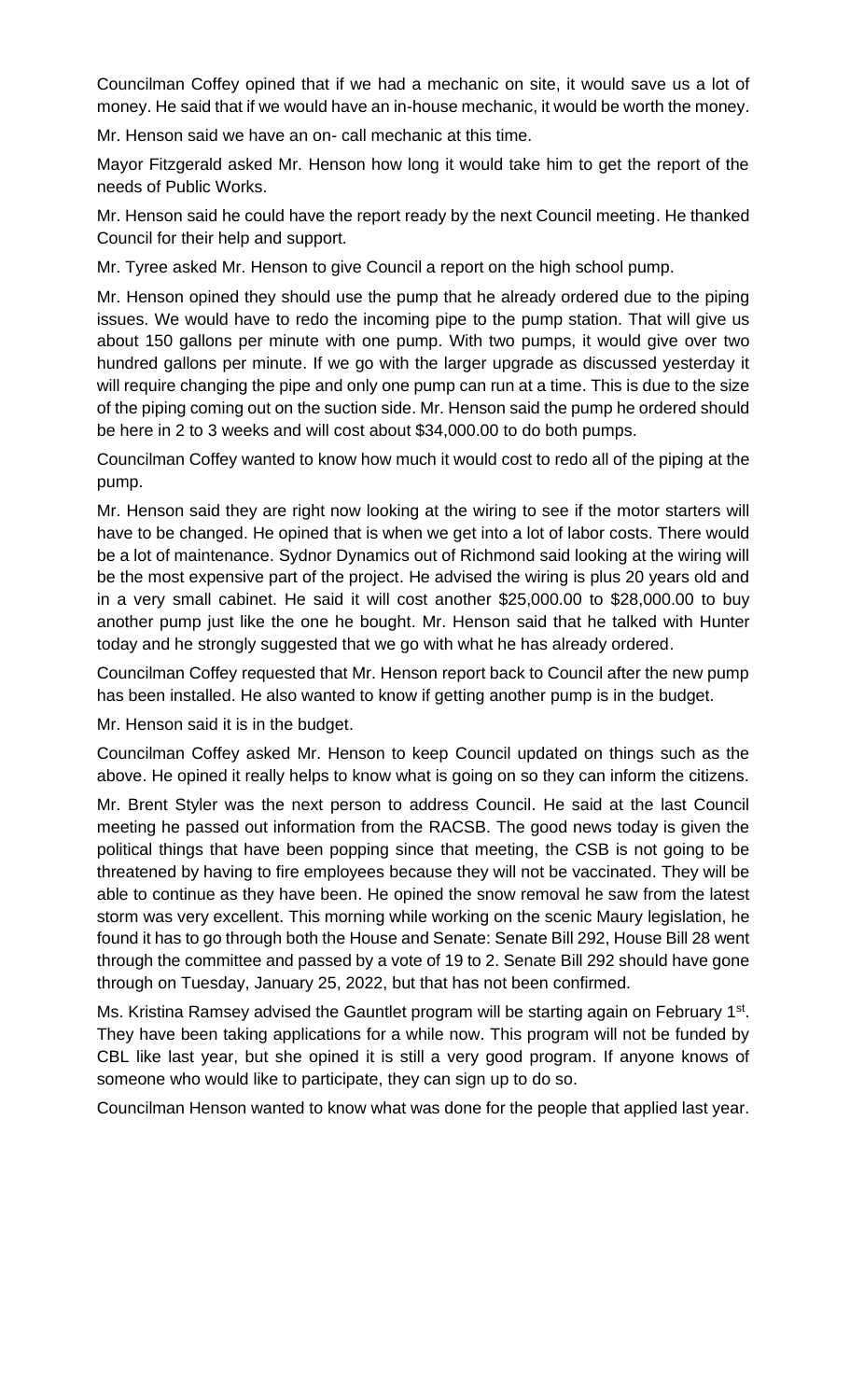Ms. Ramsey said they did have some drop out but two of our businesses expanded.

Mr. Styler advised that at his store, Coiner, they have a new provider, L&K Smoke and Sizzle from Buena Vista. He opined there are two things going on in Buena Vista that will help attract people. One is the library, and the other is cracker jack schools. He asked that Council consider these two when doing the budget. He said there is another thing he feels Council should look up. It is RGGI. The current governor has announced opposition to it and a lot of people are announcing opposition to his opposition. It will have a large effect on our individual electric bills, maybe the City's electric bill eventually. He said he is not certain of all the particulars, but he will be following it as close as he can.

## **ADG #5 REPORTS:**

**1.) Mayor:**

None.

### **2.) City Manager:**

 Mr. Tyree said the Commissioner of the Revenue, Ashton Dorton, brought to his attention the NADA cost of used vehicles going up quite drastically. He said that he and Mr. Kearney have discussed this. It is not our tax rate it is the cost of the vehicles going up. We are discussing ways to figure out, so it is not such a burden on our taxpayers. They have come up with a couple of things just off the top and they will be discussing those more as time goes on. He said he wanted to give a shout out to the Buena Vista Police Department who used their UTV to clean the parking lot at the rescue squad and the fire department. The City is not responsible for cleaning both lots, but the Police Department took it upon themselves to clean the lots so they could get their vehicles out.

## **3.)City Attorney:**

None.

#### **4.)Council Committee/Representative:**

Councilman Henson advised we are getting ready to start the Parks/Rec Committee meetings. The first meeting will be to finalize some of the events planned for the spring and summer. He opined that Council needs to get behind the Main Street Program to help get it going. He said we have received some grant money for working on downtown and wanted to know when we will get started working.

Mr. Tyree advised that we have not signed a contract with DCHD as of yet for the Downtown Community Block grant. He said he thinks it might be 2023.

(Mr. Roberts responded to Mr. Tyree but it cannot be heard on the tape)

Mr. Tyree said that Corey Henson and Johnny Cole met yesterday with the sidewalk company. They will start the repairs on February 14 and will be here 3 to 4 days.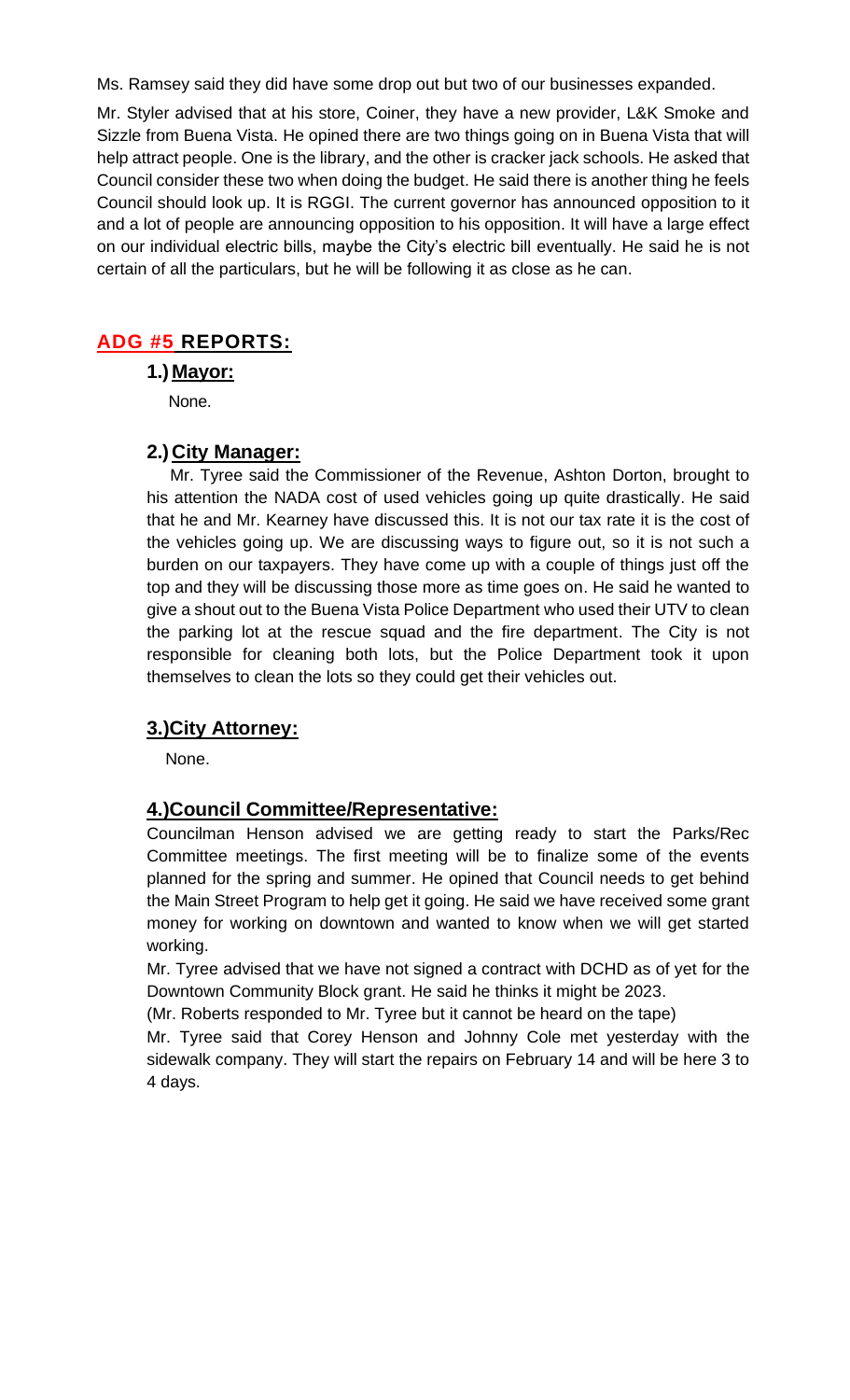# **ADG #6 CONSIDER APPOINTMENTS TO VARIOUS BOARDS, COMMISSIONS, AND COMMITTEES:**

# **THE BOARD OF ZONING APPEALS:**

**MR. ART FURLER'S TERM WILL EXPIRE ON 12/31/25. THIS IS A FIVE-YEAR TERM AND THE 12th TIME IT HAS APPEARED ON THE AGENDA.THE TERM WILL BEGIN [IMMEDIATELY. MR.](http://immediately.mr/) FURLER HAS MOVED AND IS UNABLE TO CONTINUE TO SERVE: NO APPLICANTS: ADVERTISED THE NEWS GAZETTE JULY 7, 2021, POSTED ON SOCIAL MEDIA**

This item will be carried over to the next scheduled Council meeting.

## **DABNEY S. LANCASTER COMMUNITY COLLEGE BOARD:**

**MR. ANDY WOLFE HAS RESIGNED. HE IS MOVING FROM BUENA VISTA. THIS TERM WILL BEGIN ON JANUARY 1, 2022, AND END ON JUNE 30, 2024. THIS IS THE 2ND TIME IT HAS APPEARED ON THE AGENDA:**

**NO APPLICANTS: ADVERTISED THE NEWS GAZETTE DECEMBER 8, 2021. POSTED ON SOCIAL MEDIA**

This item will be carried over to the next scheduled Council meeting.

## **OLD BUSINESS: NONE.**

#### **NEW BUSINESS:**

### **NB #1 ROBINSON, FARMER, COX TO PRESENT THE AUDIT TO COUNCIL:**

Sadie Begone and Marcia Helmick from Robinson, Farmer, Cox presented the annual comprehensive financial report to Council. (SEE REPORT IN MINUTE BOOK) (RECORDING STOPPED AT 8:55)

### **NB #2 RESOLUTION APPROVING FINANCING TERMS FOR THE PURCHASE OF A NEW GARBAGE TRUCK:**

# **Resolution Approving Financing Terms-R22-04**

**WHEREAS***:* The City of Buena Vista, VA ("Borrower") has previously determined to undertake a project for the financing of a new garbage truck (the "Project"), and the Finance Officer has now presented a proposal for the financing of such Project.

#### **BE IT THEREFORE RESOLVED, as follows:**

1. The Borrower hereby determines to finance the Project through Truist Bank ("Lender") in accordance with the proposal dated December 22, 2021. The amount financed shall not exceed \$161,800.00 the annual interest rate (in the absence of default or change in tax status) shall not exceed 2.27%, and the financing term shall not exceed (5) five years from closing.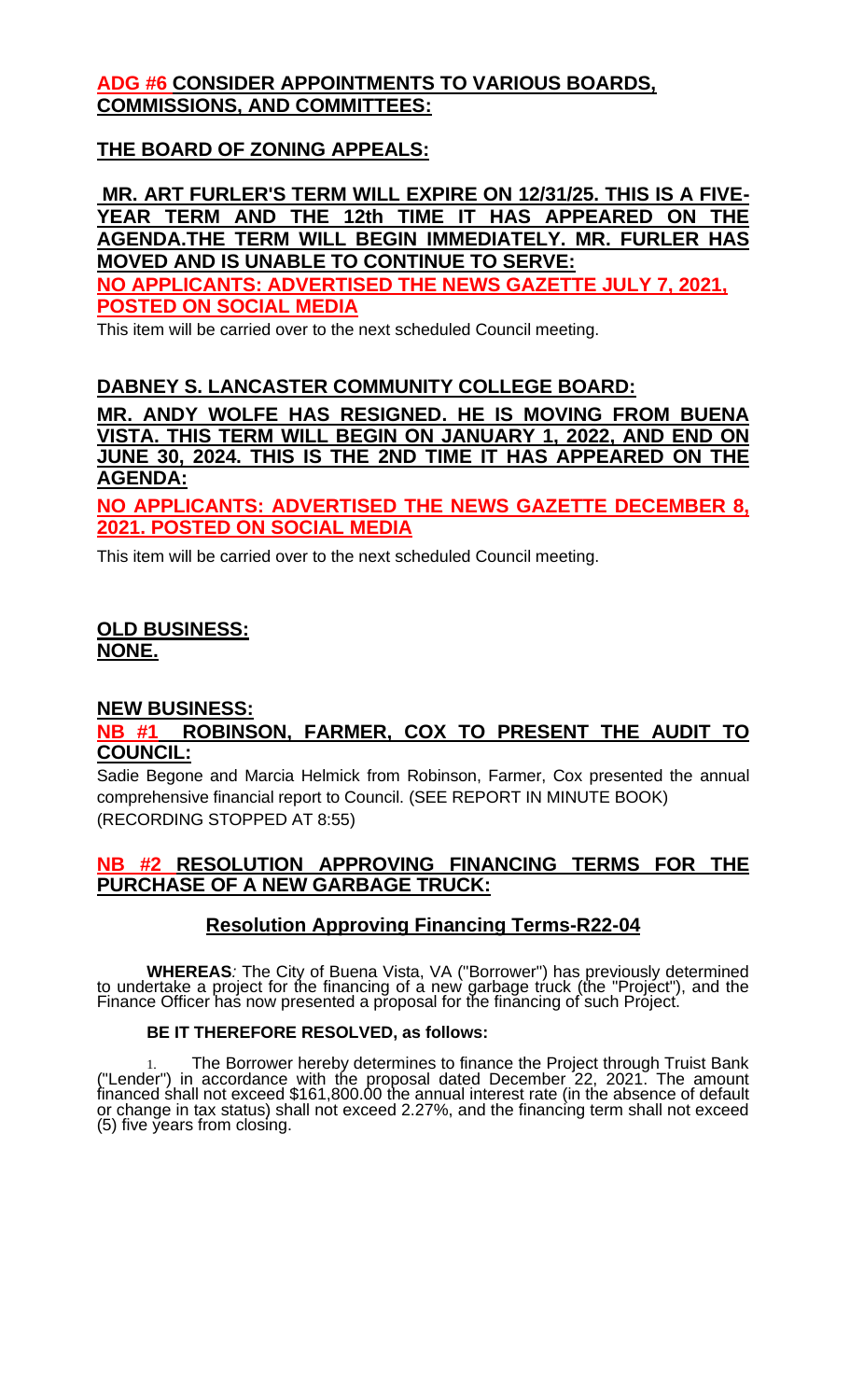2. All financing contracts and all related documents for the closing of the financing (the "Financing Documents") shall be consistent with the foregoing terms. All officers and employees of the Borrower are hereby authorized and directed to execute and deliver any Financing Documents, and to take all such further action as they may consider necessary or desirable, to carry out the financing of the Project as contemplated by the proposal and this resolution.

3. The Finance Officer is hereby authorized and directed to hold executed copies of the Financing Documents until the conditions for the delivery of the Financing Documents have been completed to such officer's satisfaction. The Finance Officer is authorized to approve changes to any Financing Documents previously signed by Borrower officers or employees, provided that such changes shall not substantially alter the intent of such documents or certificates from the intent expressed in the forms executed by such officers. The Financing Documents shall be in such final forms as the Finance Officer shall approve, with the Finance Officer's release of any Financing Document for delivery constituting conclusive evidence of such officer's final approval of the Document's final form.

4. The Borrower shall not take or omit to take any action the taking or omission of which shall cause its interest payments on this financing to be includable in the gross income for federal income tax purposes of the registered owners of the interest payment obligations. The Borrower hereby designates its obligations to make principal and interest payments under the Financing Documents as "qualified tax-exempt obligations" for the purpose of Internal Revenue Code Section 265(b)(3)].

5. The Borrower intends that the adoption of this resolution will be a declaration of the Borrower's official intent to reimburse expenditures for the Project that are to be financed from the proceeds of the Lender financing described above. The Borrower intends that funds that have been advanced, or that may be advanced, from the Borrower's general fund or any other Borrower fund related to the Project, for project costs may be reimbursed from the financing proceeds.

6. All prior actions of Borrower officers in furtherance of the purposes of this resolution are hereby ratified, approved, and confirmed. **All** other resolutions (or parts thereof) in conflict with this resolution are hereby repealed, to the extent of the conflict. This resolution shall take effect immediately.

Approved this 20<sup>th</sup> day of January 2022

By:\_\_\_\_\_\_\_\_\_\_\_\_\_\_\_\_\_\_\_\_\_\_\_\_ By:\_\_\_\_\_\_\_\_\_\_\_\_\_\_\_\_\_\_\_\_\_\_

Title: Mayor **Title: City Attorney** 

Since the recording was stopped, it is not known who read the above Resolution. Councilman Henson made motion to approve the above Resolution, seconded by Vice-Mayor Hickman, carried by Council.

#### **EXECUTIVE SESSION: ACCORDING TO SECTION 2.2-3711 (A) (7) OF THE 1950 CODE OF VIRGINIA, AS AMENDED, FOR THE PURPOSE OF CONSULTING WITH LEGAL COUNSEL CONCERNING THE CITY'S CURRENT LITIGATION WITH ACA FINANCIAL:**